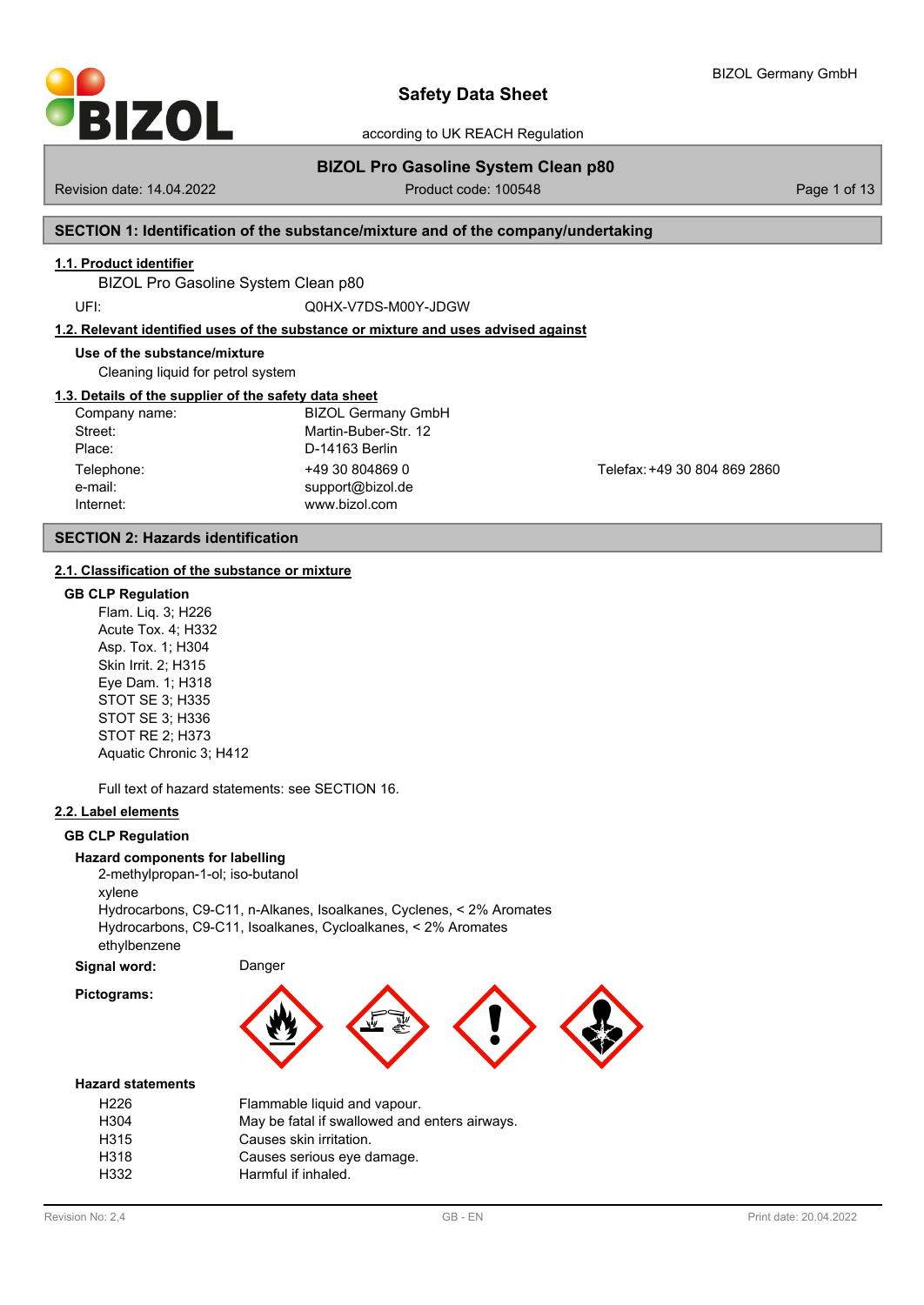

| Revision date: 14.04.2022       | <b>PILOL I TO GUSUING UYSIGIN OIGUN ROU</b><br>Product code: 100548                                                                 | Page 2 of 13 |
|---------------------------------|-------------------------------------------------------------------------------------------------------------------------------------|--------------|
| H335                            | May cause respiratory irritation.                                                                                                   |              |
| H336                            | May cause drowsiness or dizziness.                                                                                                  |              |
| H373                            | May cause damage to organs through prolonged or repeated exposure.                                                                  |              |
| H412                            | Harmful to aquatic life with long lasting effects.                                                                                  |              |
| <b>Precautionary statements</b> |                                                                                                                                     |              |
| P <sub>101</sub>                | If medical advice is needed, have product container or label at hand.                                                               |              |
| P <sub>102</sub>                | Keep out of reach of children.                                                                                                      |              |
| P <sub>280</sub>                | Wear protective gloves/protective clothing/eye protection/face protection/hearing<br>protection.                                    |              |
| P301+P310                       | IF SWALLOWED: Immediately call a POISON CENTER/doctor.                                                                              |              |
| P305+P351+P338                  | IF IN EYES: Rinse cautiously with water for several minutes. Remove contact lenses, if<br>present and easy to do. Continue rinsing. |              |
| P331                            | Do NOT induce vomiting.                                                                                                             |              |
| P405                            | Store locked up.                                                                                                                    |              |
| P <sub>501</sub>                | Dispose of this material and its container to hazardous or special waste collection point.                                          |              |

### **2.3. Other hazards**

No information available.

# **SECTION 3: Composition/information on ingredients**

# **3.2. Mixtures**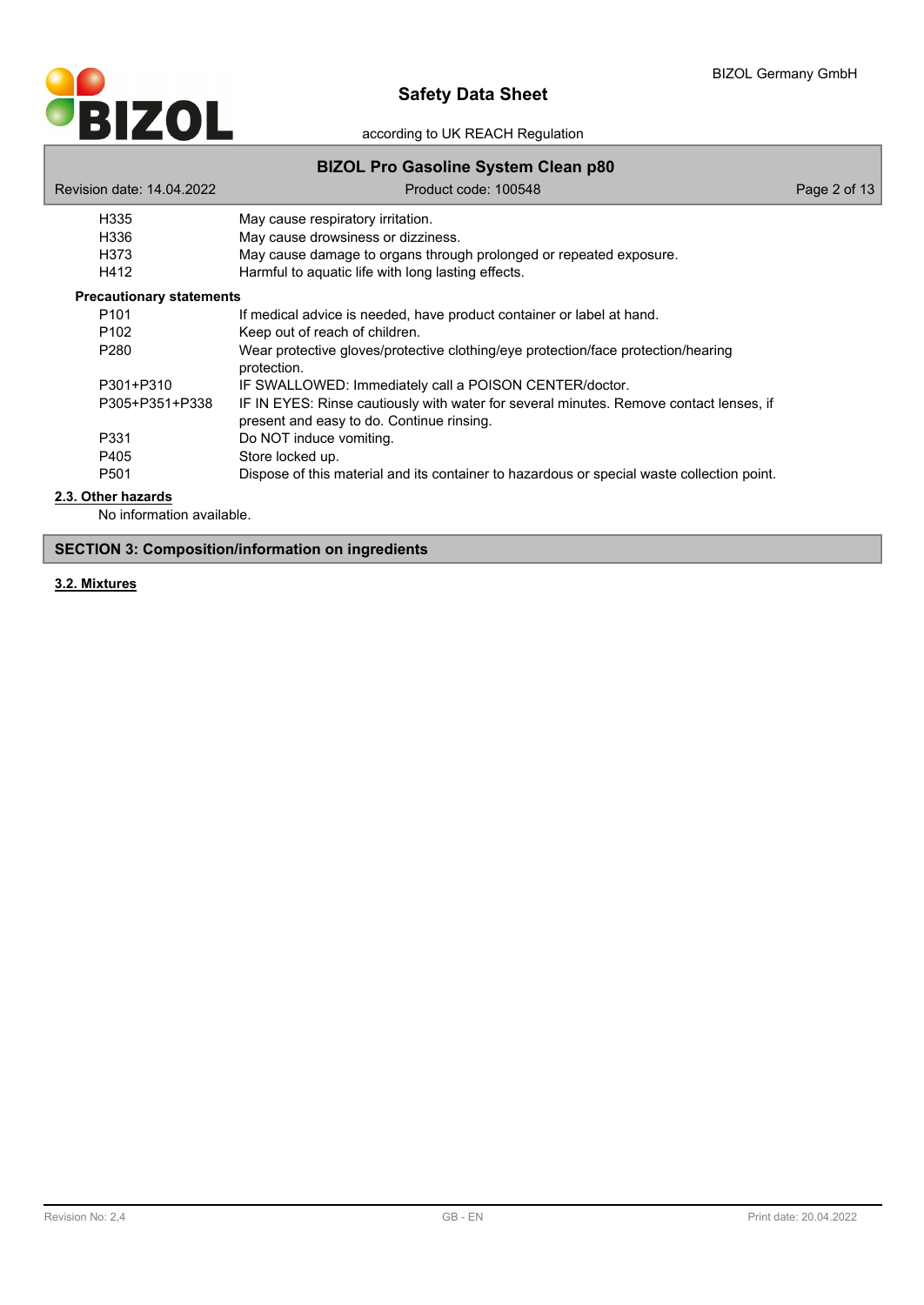

according to UK REACH Regulation

# **BIZOL Pro Gasoline System Clean p80**

Revision date: 14.04.2022 **Product code: 100548** Page 3 of 13

### **Hazardous components**

| <b>CAS No</b> | Chemical name                                                                                              |                                                                                                   |                  |            |  |  |
|---------------|------------------------------------------------------------------------------------------------------------|---------------------------------------------------------------------------------------------------|------------------|------------|--|--|
|               | EC No                                                                                                      | <b>Index No</b>                                                                                   | <b>REACH No</b>  |            |  |  |
|               | <b>GHS Classification</b>                                                                                  |                                                                                                   |                  |            |  |  |
| 78-83-1       | 2-methylpropan-1-ol; iso-butanol                                                                           |                                                                                                   |                  |            |  |  |
|               | 201-148-0                                                                                                  | 603-108-00-1                                                                                      |                  |            |  |  |
|               |                                                                                                            | Flam. Lig. 3, Skin Irrit. 2, Eye Dam. 1, STOT SE 3, STOT SE 3; H226 H315 H318 H335 H336           |                  |            |  |  |
| 1330-20-7     | xylene                                                                                                     |                                                                                                   |                  | $20 - 40%$ |  |  |
|               | 215-535-7                                                                                                  | 601-022-00-9                                                                                      |                  |            |  |  |
|               | Tox. 1; H226 H332 H312 H315 H319 H335 H373 H304                                                            | Flam. Lig. 3, Acute Tox. 4, Acute Tox. 4, Skin Irrit. 2, Eye Irrit. 2, STOT SE 3, STOT RE 2, Asp. |                  |            |  |  |
| 64742-48-9    |                                                                                                            | Hydrocarbons, C9-C11, n-Alkanes, Isoalkanes, Cyclenes, < 2% Aromates                              |                  | $10 - 20%$ |  |  |
|               | 919-857-5                                                                                                  |                                                                                                   |                  |            |  |  |
|               | Flam. Liq. 3, STOT SE 3, Asp. Tox. 1; H226 H336 H304 EUH066                                                |                                                                                                   |                  |            |  |  |
|               | Hydrocarbons, C9-C11, Isoalkanes, Cycloalkanes, < 2% Aromates                                              |                                                                                                   |                  |            |  |  |
|               | 920-134-1                                                                                                  |                                                                                                   | 01-2119480153-44 |            |  |  |
|               | Flam. Lig. 3, STOT SE 3, Asp. Tox. 1, Aguatic Chronic 2; H226 H336 H304 H411 EUH066                        |                                                                                                   |                  |            |  |  |
| 100-41-4      | ethylbenzene                                                                                               |                                                                                                   |                  | $1 - 10\%$ |  |  |
|               | 202-849-4                                                                                                  | 601-023-00-4                                                                                      |                  |            |  |  |
|               | Flam. Liq. 2, Acute Tox. 4, STOT RE 2, Asp. Tox. 1; H225 H332 H373 H304                                    |                                                                                                   |                  |            |  |  |
|               | Polyetheramine                                                                                             |                                                                                                   |                  | $1 - 510%$ |  |  |
|               |                                                                                                            |                                                                                                   |                  |            |  |  |
|               | Skin Irrit. 2, Eye Irrit. 2, Aquatic Chronic 2; H315 H319 H411                                             |                                                                                                   |                  |            |  |  |
| 108-88-3      | toluene                                                                                                    |                                                                                                   |                  |            |  |  |
|               | 203-625-9                                                                                                  | 601-021-00-3                                                                                      |                  |            |  |  |
|               | Flam. Lig. 2, Repr. 2, Skin Irrit. 2, STOT SE 3, STOT RE 2, Asp. Tox. 1; H225 H361d H315 H336<br>H373 H304 |                                                                                                   |                  |            |  |  |

Full text of H and EUH statements: see section 16.

## **SECTION 4: First aid measures**

### **4.1. Description of first aid measures**

### **After inhalation**

Provide fresh air. If breathing is irregular or stopped, administer artificial respiration. Medical treatment necessary.

### **After contact with skin**

After contact with skin, wash immediately with plenty of water and soap. Take off immediately all contaminated clothing and wash it before reuse. Medical treatment necessary.

### **After contact with eyes**

In case of contact with eyes flush immediately with plenty of flowing water for 10 to 15 minutes holding eyelids apart and consult an ophthalmologist. IF IN EYES: Rinse cautiously with water for several minutes. Remove contact lenses, if present and easy to do. Continue rinsing.

### **After ingestion**

Observe risk of aspiration if vomiting occurs.

# **4.2. Most important symptoms and effects, both acute and delayed**

No information available.

### **4.3. Indication of any immediate medical attention and special treatment needed**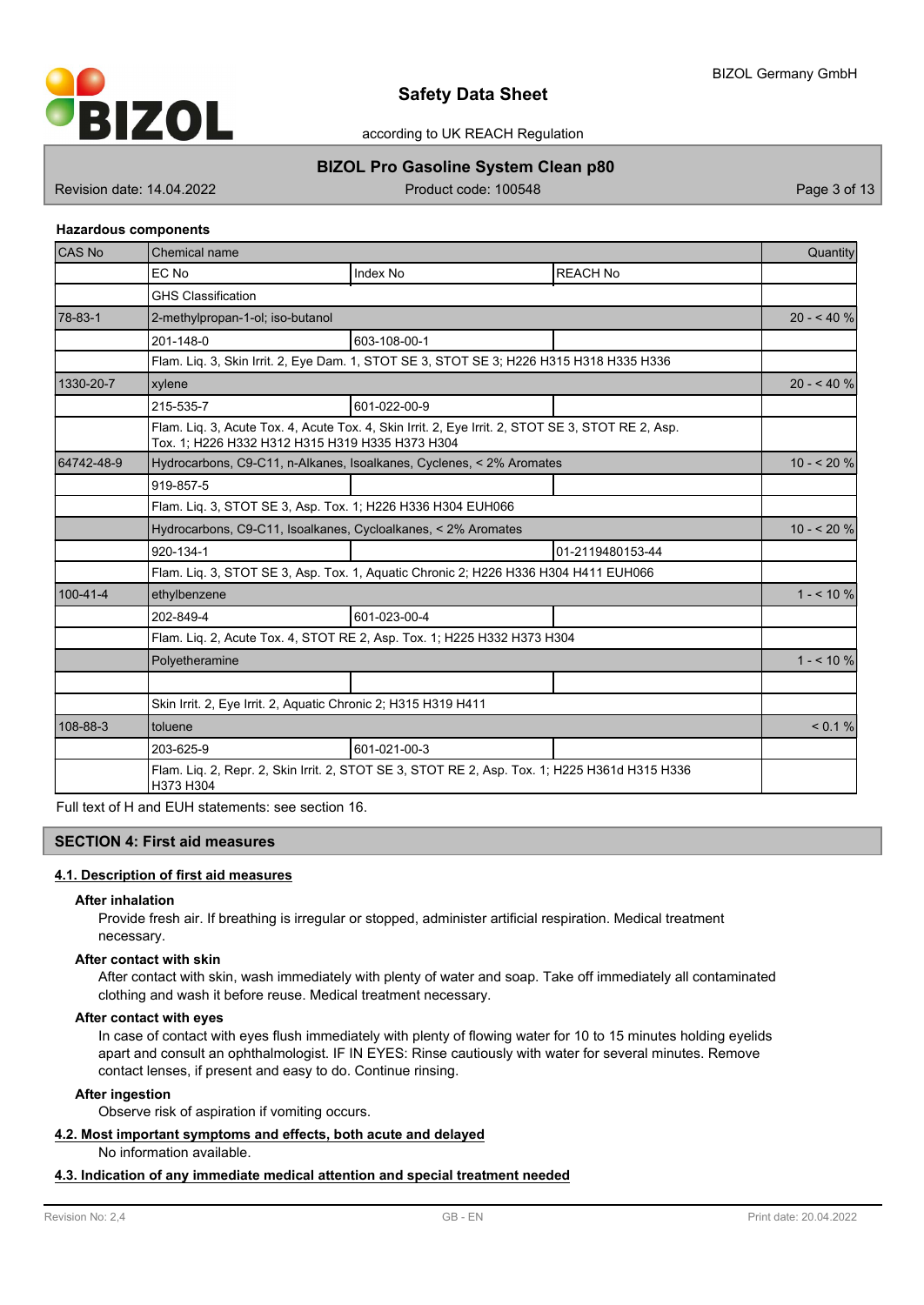

# **BIZOL Pro Gasoline System Clean p80**

Revision date: 14.04.2022 **Product code: 100548** Page 4 of 13

Treat symptomatically.

### **SECTION 5: Firefighting measures**

### **5.1. Extinguishing media**

### **Suitable extinguishing media**

Carbon dioxide (CO2), Foam, Extinguishing powder. In case of fire, use sand, extinguishing powder or alcohol resistant foam.

#### **Unsuitable extinguishing media**

Water. Full water jet , Water

### **5.2. Special hazards arising from the substance or mixture**

Flammable. Vapours can form explosive mixtures with air.

### **5.3. Advice for firefighters**

Wear a self-contained breathing apparatus and chemical protective clothing. Full protection suit.

#### **Additional information**

Use water spray jet to protect personnel and to cool endangered containers. Suppress gases/vapours/mists with water spray jet. Collect contaminated fire extinguishing water separately. Do not allow entering drains or surface water.

# **SECTION 6: Accidental release measures**

### **6.1. Personal precautions, protective equipment and emergency procedures**

Remove all sources of ignition. Provide adequate ventilation. Do not breathe gas/fumes/vapour/spray. Avoid contact with skin, eyes and clothes. Use personal protection equipment.

#### **6.2. Environmental precautions**

Do not allow uncontrolled discharge of product into the environment. Explosion risk.

### **6.3. Methods and material for containment and cleaning up**

Absorb with liquid-binding material (sand, diatomaceous earth, acid- or universal binding agents). Treat the recovered material as prescribed in the section on waste disposal.

### **6.4. Reference to other sections**

Safe handling: see section 7 Personal protection equipment: see section 8 Disposal: see section 13

### **SECTION 7: Handling and storage**

### **7.1. Precautions for safe handling**

#### **Advice on safe handling**

If handled uncovered, arrangements with local exhaust ventilation have to be used. Do not breathe gas/fumes/vapour/spray. Use personal protection equipment. This material is combustible and can be ignited by heat, sparks, flames, or other sources of ignition (e.g. static electricity, pilot lights, or mechanical/electrical equipment).

#### **Advice on protection against fire and explosion**

Keep away from sources of ignition - No smoking. Take precautionary measures against static discharges. Vapours can form explosive mixtures with air.

#### **7.2. Conditions for safe storage, including any incompatibilities**

#### **Requirements for storage rooms and vessels**

Keep container tightly closed. Keep locked up. Store in a place accessible by authorized persons only. Provide adequate ventilation as well as local exhaustion at critical locations. Keep in a cool, well-ventilated place. Keep away from heat, hot surfaces, sparks, open flames and other ignition sources. No smoking.

#### **Hints on joint storage**

Do not store together with: Oxidizing agent. Pyrophoric or self-heating substances.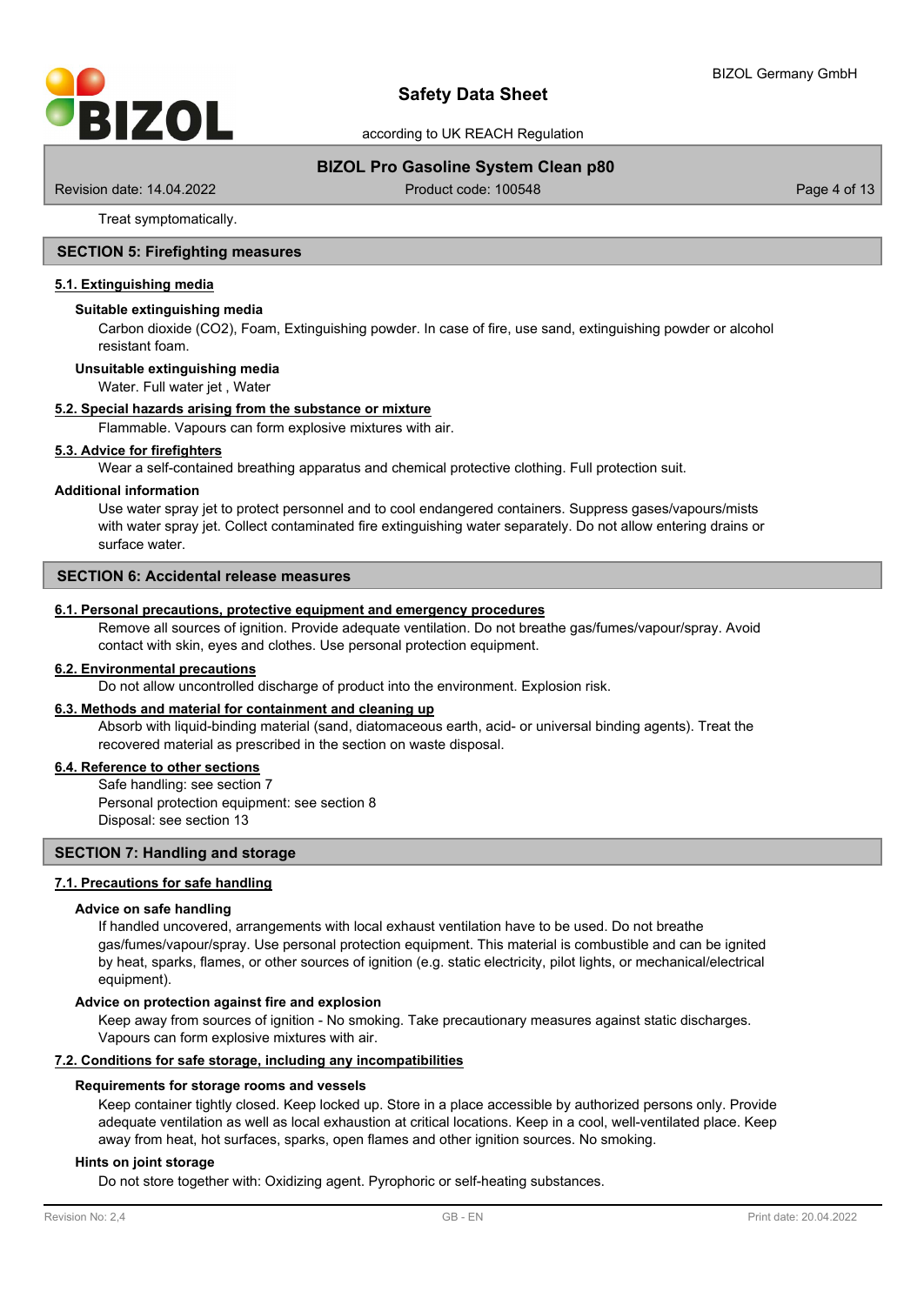

# **BIZOL Pro Gasoline System Clean p80**

Revision date: 14.04.2022 **Product code: 100548** Page 5 of 13

# **7.3. Specific end use(s)**

Cleaning liquid for petrol system

# **SECTION 8: Exposure controls/personal protection**

### **8.1. Control parameters**

### **Exposure limits (EH40)**

| CAS No         | Substance             | ppm              | mg/m <sup>3</sup> | fibres/ml | Category      | Origin     |
|----------------|-----------------------|------------------|-------------------|-----------|---------------|------------|
| 78-83-1        | 2-Methylpropan-1-ol   | 50 <sup>1</sup>  | 154               |           | TWA (8 h)     | <b>WEL</b> |
|                |                       | 75               | 231               |           | STEL (15 min) | <b>WEL</b> |
| $100 - 41 - 4$ | Ethylbenzene          | 100 <sup>1</sup> | 441               |           | TWA (8 h)     | WEL        |
|                |                       | 125              | 552               |           | STEL (15 min) | <b>WEL</b> |
| 108-88-3       | Toluene               | 50 <sup>1</sup>  | 191               |           | TWA (8 h)     | <b>WEL</b> |
|                |                       | 100 <sup>1</sup> | 384               |           | STEL (15 min) | <b>WEL</b> |
| 1330-20-7      | Xylene: mixed isomers | 50 <sup>1</sup>  | 220               |           | TWA (8 h)     | WEL        |
|                |                       | 100 <sup>1</sup> | 441               |           | STEL (15 min) | WEL        |

### **Biological Monitoring Guidance Values (EH40)**

| <b>CAS No</b> | Substance                           | Parameter                                     | Value    | 'Test material | Sampling time      |
|---------------|-------------------------------------|-----------------------------------------------|----------|----------------|--------------------|
| 1330-20-7     | Xylene, o-, m-, p- or mixed isomers | <b>I</b> methvl hippuric acid<br>(creatinine) | mmol/mol | 650 lurine     | <b>IPost shift</b> |

### **8.2. Exposure controls**







### **Appropriate engineering controls**

If handled uncovered, arrangements with local exhaust ventilation have to be used. Do not breathe gas/fumes/vapour/spray.

### **Protective and hygiene measures**

Remove contaminated, saturated clothing immediately. Draw up and observe skin protection programme. Wash hands and face before breaks and after work and take a shower if necessary. When using do not eat, drink, smoke, sniff.

### **Eye/face protection**

Suitable eye protection: goggles.

### **Hand protection**

When handling with chemical substances, protective gloves must be worn with the CE-label including the four control digits. The quality of the protective gloves resistant to chemicals must be chosen as a function of the specific working place concentration and quantity of hazardous substances. For special purposes, it is recommended to check the resistance to chemicals of the protective gloves mentioned above together with the supplier of these gloves.

### **Skin protection**

Use of protective clothing.

### **Respiratory protection**

In case of inadequate ventilation wear respiratory protection.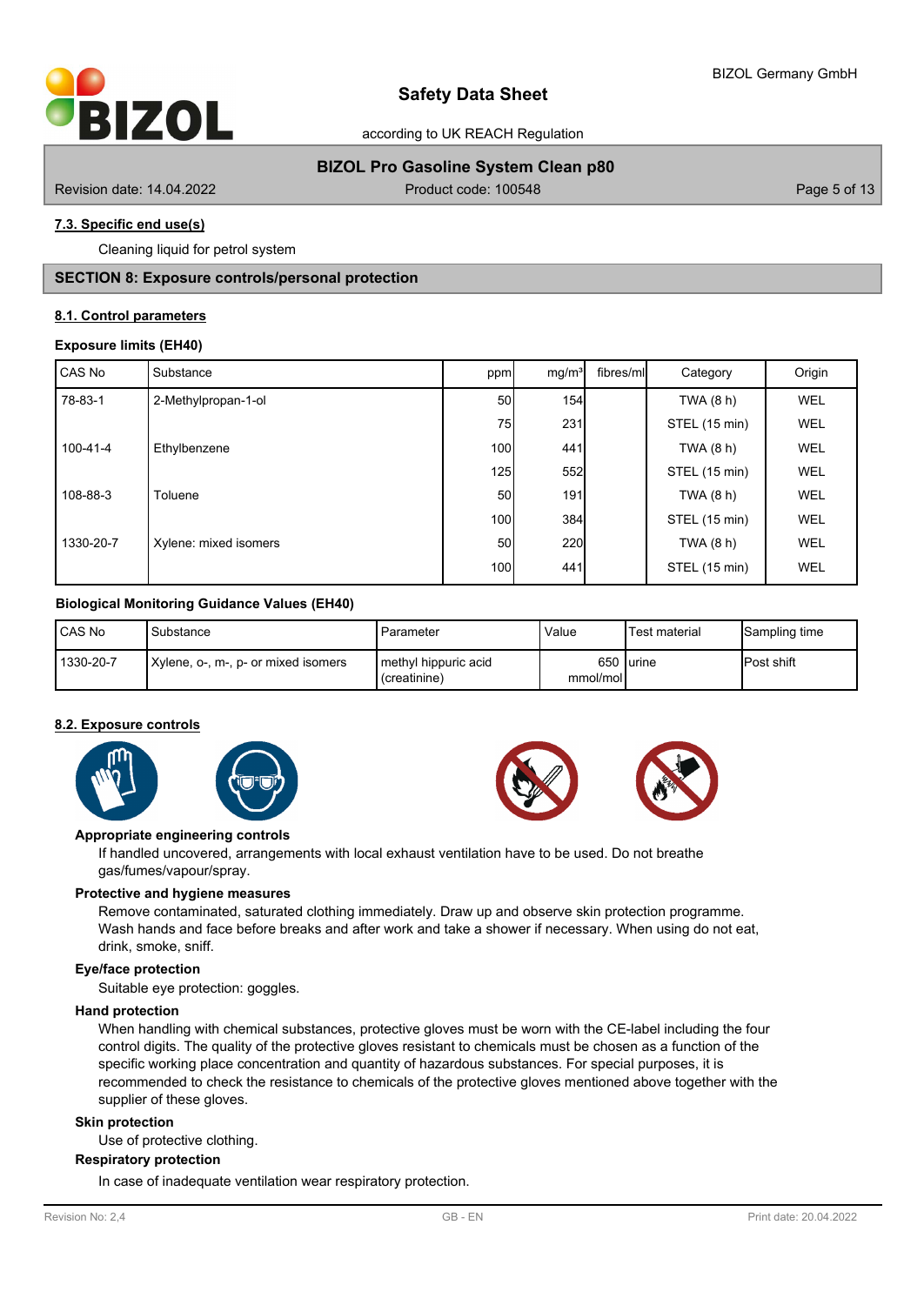

# **BIZOL Pro Gasoline System Clean p80**

Revision date: 14.04.2022 **Product code: 100548** Page 6 of 13

# **SECTION 9: Physical and chemical properties**

# **9.1. Information on basic physical and chemical properties**

| Physical state:<br>Colour:<br>Odour:                          | Liquid<br>clear, colourless<br>characteristic                                                          |                                  |
|---------------------------------------------------------------|--------------------------------------------------------------------------------------------------------|----------------------------------|
|                                                               |                                                                                                        | <b>Test method</b>               |
| pH-Value:                                                     | not determined                                                                                         |                                  |
| Changes in the physical state                                 |                                                                                                        |                                  |
| Melting point/freezing point:                                 | not determined                                                                                         |                                  |
| Boiling point or initial boiling point and<br>boiling range:  | 118 °C                                                                                                 |                                  |
| Flash point:                                                  |                                                                                                        | 26 °C ISO 3679                   |
| <b>Flammability</b><br>Solid:                                 | not applicable                                                                                         |                                  |
| Gas:                                                          | not applicable                                                                                         |                                  |
| <b>Explosive properties</b><br>The product is not: Explosive. |                                                                                                        |                                  |
| Lower explosion limits:                                       | $0.6$ vol. %                                                                                           |                                  |
| Upper explosion limits:                                       | 11,3 vol. %                                                                                            |                                  |
| <b>Self-ignition temperature</b><br>Solid:                    | not applicable                                                                                         |                                  |
| Gas:                                                          | not applicable                                                                                         |                                  |
| Decomposition temperature:                                    | not determined                                                                                         |                                  |
| <b>Oxidizing properties</b><br>The product is not: oxidising. |                                                                                                        |                                  |
| Vapour pressure:                                              | 8 <sub>hPa</sub>                                                                                       |                                  |
| (at 20 $°C$ )<br>Vapour pressure:                             |                                                                                                        | 86 hPa DIN EN ISO 13016-1        |
| (at 50 $°C$ )                                                 |                                                                                                        |                                  |
| Density:                                                      |                                                                                                        | 0,82 g/cm <sup>3</sup> DIN 12185 |
| Water solubility:                                             | The study does not need to be conducted<br>because the substance is known to be<br>insoluble in water. |                                  |
| Solubility in other solvents<br>not determined                |                                                                                                        |                                  |
| Partition coefficient n-octanol/water:                        | not determined                                                                                         |                                  |
| Relative vapour density:                                      | not determined                                                                                         |                                  |
| Evaporation rate:                                             | not determined                                                                                         |                                  |
| 9.2. Other information                                        |                                                                                                        |                                  |
| Solid content:                                                | not determined                                                                                         |                                  |

# **SECTION 10: Stability and reactivity**

# **10.1. Reactivity**

Flammable.

# **10.2. Chemical stability**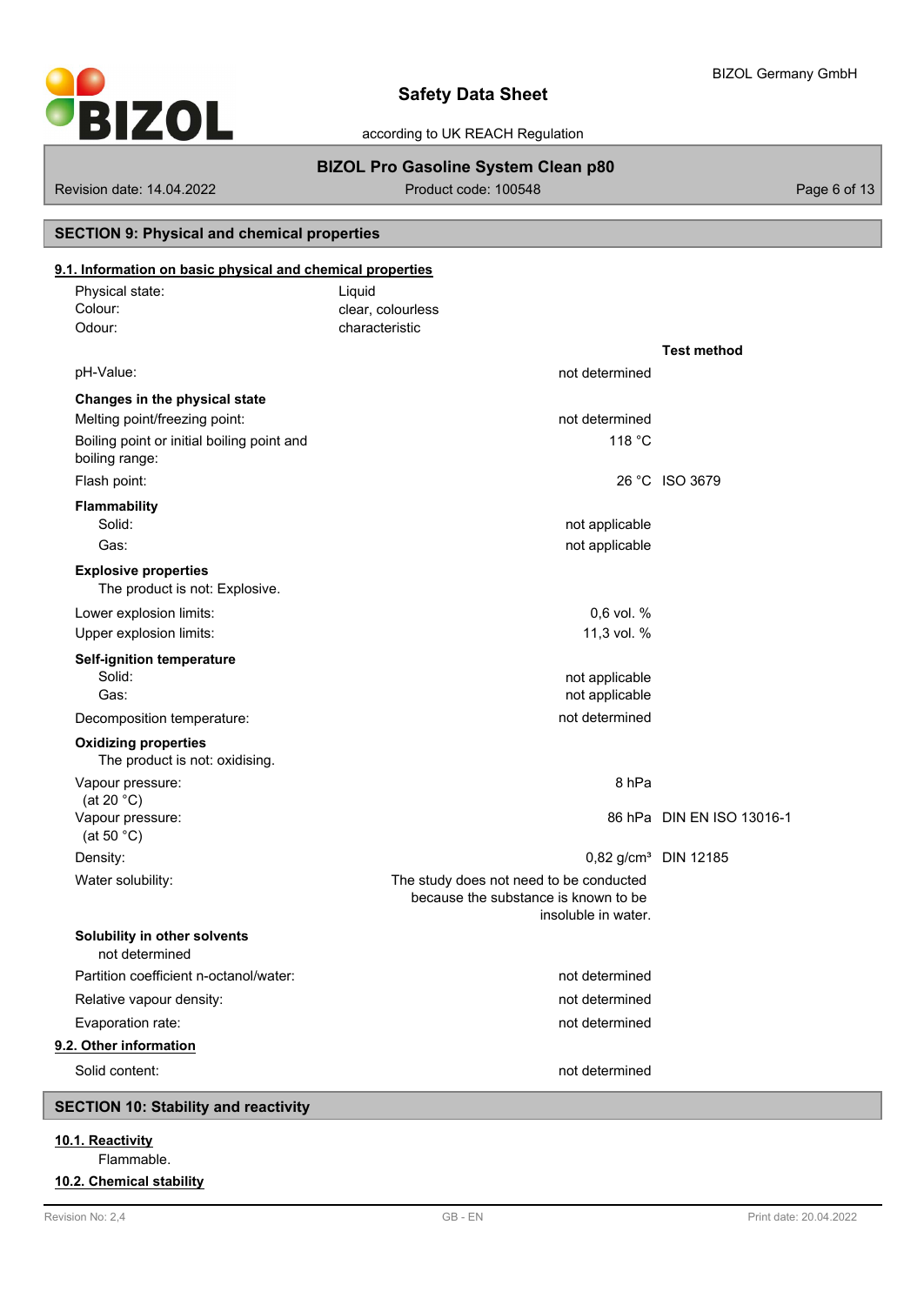

# **BIZOL Pro Gasoline System Clean p80**

Revision date: 14.04.2022 **Product code: 100548** Page 7 of 13

The product is stable under storage at normal ambient temperatures.

## **10.3. Possibility of hazardous reactions**

In case of insufficient ventilation and/or through use, explosive/highly flammable mixtures may develop.

### **10.4. Conditions to avoid**

Keep away from sources of heat (e.g. hot surfaces), sparks and open flames. Vapours can form explosive mixtures with air.

#### **10.5. Incompatible materials**

Oxidising agent, strong; Acid, concentrated; Alkali (lye), concentrated

### **10.6. Hazardous decomposition products**

Carbon monoxide Carbon dioxide

### **SECTION 11: Toxicological information**

### **11.1. Information on toxicological effects**

# **Acute toxicity**

Harmful if inhaled.

# **ATEmix calculated**

ATE (inhalation dust/mist) 3,951 mg/l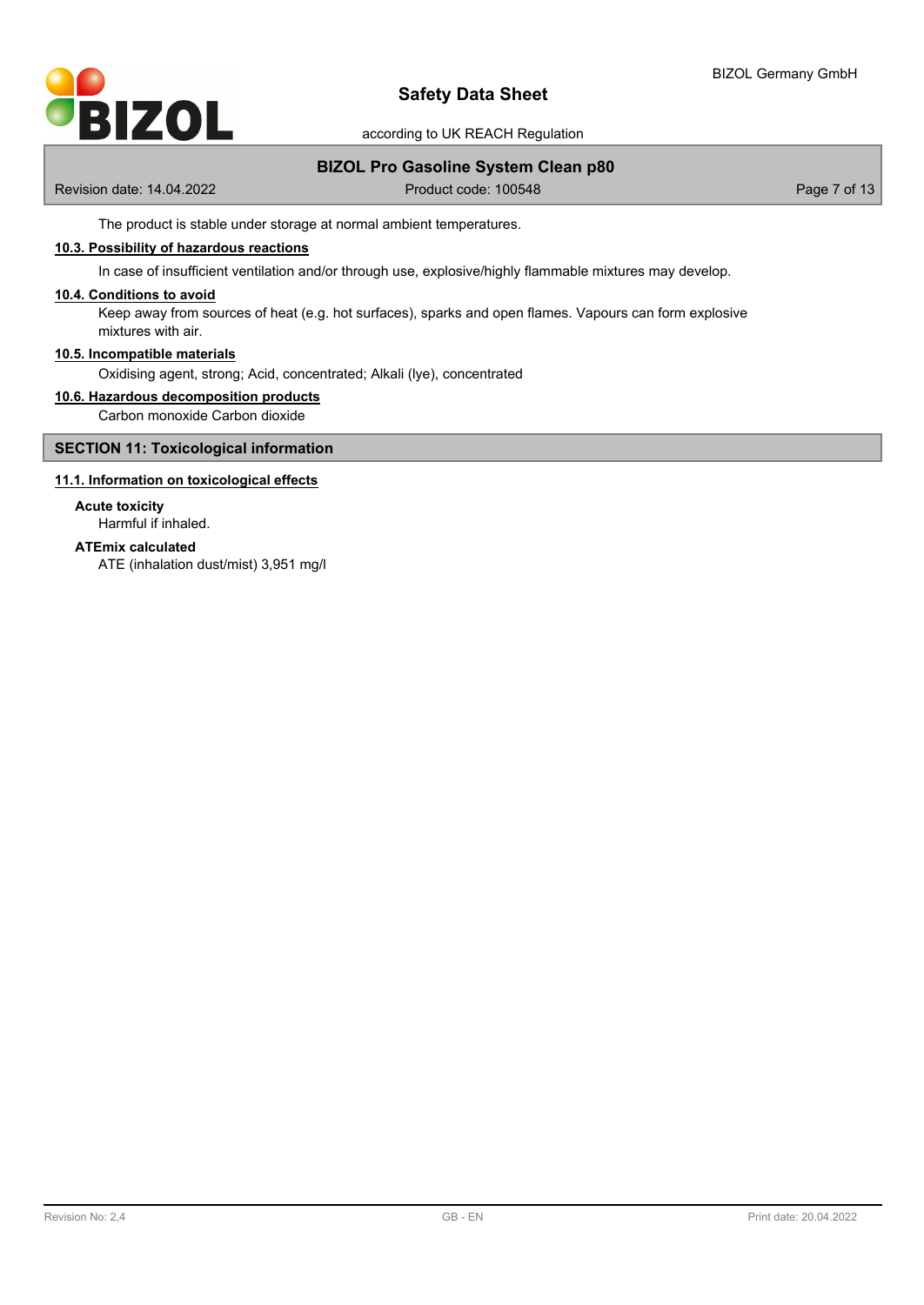

according to UK REACH Regulation

# **BIZOL Pro Gasoline System Clean p80**

Revision date: 14.04.2022 **Product code: 100548** Page 8 of 13

| CAS No     | Chemical name                                                        |                     |             |         |                 |        |
|------------|----------------------------------------------------------------------|---------------------|-------------|---------|-----------------|--------|
|            | Exposure route                                                       | Dose                |             | Species | Source          | Method |
| 78-83-1    | 2-methylpropan-1-ol; iso-butanol                                     |                     |             |         |                 |        |
|            | oral                                                                 | LD50<br>mg/kg       | > 2830      | Rat     |                 |        |
|            | dermal                                                               | LD50<br>mg/kg       | > 2000      | Rat     |                 |        |
|            | inhalation (4 h) vapour                                              | LC50                | $> 24$ mg/l | Rat     |                 |        |
| 1330-20-7  | xylene                                                               |                     |             |         |                 |        |
|            | oral                                                                 | LD50<br>mg/kg       | >2000       | Rat     |                 |        |
|            | dermal                                                               | <b>ATE</b><br>mg/kg | 1100        |         |                 |        |
|            | inhalation vapour                                                    | ATE                 | 11 mg/l     |         |                 |        |
|            | inhalation dust/mist                                                 | <b>ATE</b>          | $1,5$ mg/l  |         |                 |        |
| 64742-48-9 | Hydrocarbons, C9-C11, n-Alkanes, Isoalkanes, Cyclenes, < 2% Aromates |                     |             |         |                 |        |
|            | oral                                                                 | LD50<br>mg/kg       | >5000       | Rat     |                 |        |
|            | dermal                                                               | LD50<br>mg/kg       | >5000       | Rabbit  |                 |        |
|            | inhalation (4 h)<br>dust/mist                                        | LC50                | $>5$ mg/l   | Rat     |                 |        |
|            | Hydrocarbons, C9-C11, Isoalkanes, Cycloalkanes, < 2% Aromates        |                     |             |         |                 |        |
|            | oral                                                                 | LD50<br>mg/kg       | >5000       | Rat     | <b>OECD 401</b> |        |
|            | dermal                                                               | LD50<br>mg/kg       | >5000       | Rat     | OECD 403        |        |
|            | inhalation (4 h)<br>dust/mist                                        | LC50                | $>5$ mg/l   | Rat     |                 |        |
| 100-41-4   | ethylbenzene                                                         |                     |             |         |                 |        |
|            | inhalation vapour                                                    | <b>ATE</b>          | 11 mg/l     |         |                 |        |
|            | inhalation dust/mist                                                 | <b>ATE</b>          | $1,5$ mg/l  |         |                 |        |
|            | Polyetheramine                                                       |                     |             |         |                 |        |
|            | oral                                                                 | LD50<br>mg/kg       | >5000       | Rat     |                 |        |
|            | dermal                                                               | LD50<br>mg/kg       | >2000       | Rabbit  |                 |        |
| 108-88-3   | toluene                                                              |                     |             |         |                 |        |
|            | dermal                                                               | LD50<br>mg/kg       | 12200       | Rabbit  | <b>GESTIS</b>   |        |
|            | inhalation (4 h) vapour                                              | <b>LC50</b>         | 49 mg/l     | Rat     | <b>GESTIS</b>   |        |

### **Irritation and corrosivity**

Causes skin irritation.

Causes serious eye damage.

# **Sensitising effects**

Based on available data, the classification criteria are not met.

## **Carcinogenic/mutagenic/toxic effects for reproduction**

Based on available data, the classification criteria are not met.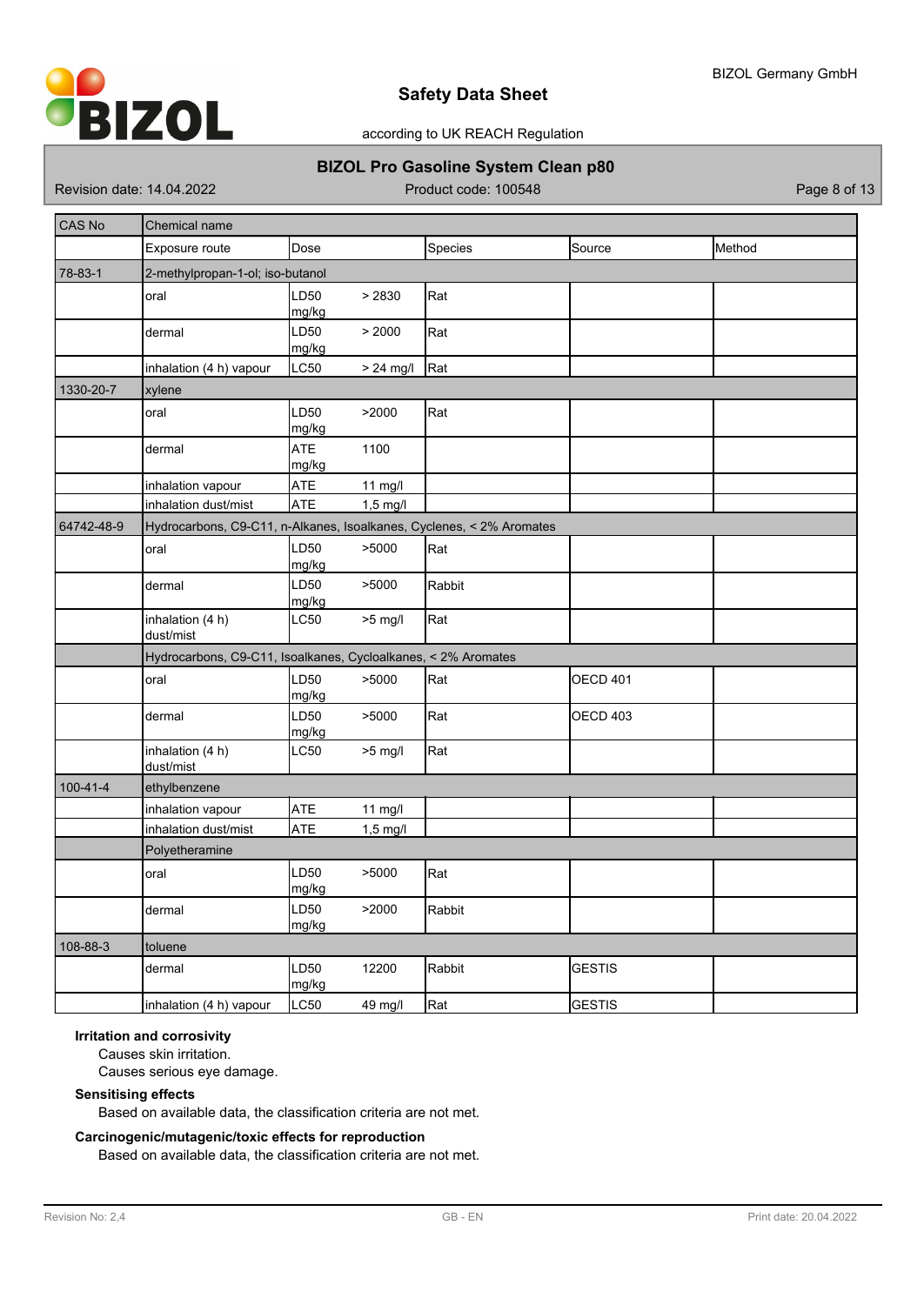

### **BIZOL Pro Gasoline System Clean p80**

Revision date: 14.04.2022 **Product code: 100548** Page 9 of 13

### **STOT-single exposure**

May cause respiratory irritation. (2-methylpropan-1-ol; iso-butanol; xylene) May cause drowsiness or dizziness. (2-methylpropan-1-ol; iso-butanol)

### **STOT-repeated exposure**

May cause damage to organs through prolonged or repeated exposure. (xylene)

### **Aspiration hazard**

May be fatal if swallowed and enters airways.

### **Additional information on tests**

The mixture is classified as hazardous according to regulation (EC) No 1272/2008 [CLP]. Special hazards arising from the substance or mixture!

### **SECTION 12: Ecological information**

# **12.1. Toxicity**

Harmful to aquatic life with long lasting effects.

| CAS No     | Chemical name                                                        |                                  |            |       |                                            |                     |        |  |  |  |  |
|------------|----------------------------------------------------------------------|----------------------------------|------------|-------|--------------------------------------------|---------------------|--------|--|--|--|--|
|            | Aquatic toxicity                                                     | Dose                             |            |       | $[h]   [d]$ Species                        | Source              | Method |  |  |  |  |
| 78-83-1    |                                                                      | 2-methylpropan-1-ol; iso-butanol |            |       |                                            |                     |        |  |  |  |  |
|            | Acute fish toxicity                                                  | LC50<br>mg/l                     | 1430       |       | 96 h Pimephales promelas                   |                     |        |  |  |  |  |
|            | Acute algae toxicity                                                 | ErC50<br>mg/l                    | 1250       |       | Desmodesmus<br>subspicatus                 |                     |        |  |  |  |  |
|            | Acute crustacea toxicity                                             | <b>EC50</b><br>mg/l              | 1439       |       | 48 h Daphnia magna                         |                     |        |  |  |  |  |
| 64742-48-9 | Hydrocarbons, C9-C11, n-Alkanes, Isoalkanes, Cyclenes, < 2% Aromates |                                  |            |       |                                            |                     |        |  |  |  |  |
|            | Acute fish toxicity                                                  | LC50<br>mg/l                     | >1000      |       | 96 hOncorhynchus mykiss<br>(Rainbow trout) |                     |        |  |  |  |  |
|            | Acute algae toxicity                                                 | ErC50<br>mg/l                    | >1000      |       | lPseudokirchneriella<br>subcapitata        |                     |        |  |  |  |  |
|            | Acute crustacea toxicity                                             | <b>EC50</b><br>mq/l              | >1000      |       | 48 h Daphnia magna (Big<br>water flea)     |                     |        |  |  |  |  |
|            | Hydrocarbons, C9-C11, Isoalkanes, Cycloalkanes, < 2% Aromates        |                                  |            |       |                                            |                     |        |  |  |  |  |
|            | Acute fish toxicity                                                  | <b>LC50</b>                      | $3.6$ mg/l |       | 96 hOncorhynchus mykiss<br>(Rainbow trout) | OECD <sub>203</sub> |        |  |  |  |  |
|            | Acute algae toxicity                                                 | ErC50<br>mg/l                    | 1000       |       | 72 hlPseudokirchneriella<br>subcapitata    | OECD <sub>201</sub> |        |  |  |  |  |
|            | Acute crustacea toxicity                                             | <b>EC50</b><br>46 mg/l           | $>22 - 5$  |       | 48 h Daphnia magna (Big<br>water flea)     | OECD <sub>202</sub> |        |  |  |  |  |
| 108-88-3   | toluene                                                              |                                  |            |       |                                            |                     |        |  |  |  |  |
|            | Acute fish toxicity                                                  | LC50                             | 13 mg/l    |       | 96 hlCarassius auratus                     | <b>IUCLID</b>       |        |  |  |  |  |
|            | Acute algae toxicity                                                 | ErC50<br>mg/l                    | 12,5       | 72 hl |                                            | <b>GESTIS</b>       |        |  |  |  |  |

### **12.2. Persistence and degradability**

The product has not been tested.

| <b>CAS No</b> | <b>I</b> Chemical name                                               |              |  |                 |  |  |  |
|---------------|----------------------------------------------------------------------|--------------|--|-----------------|--|--|--|
|               | <b>I</b> Method                                                      | <b>Value</b> |  | <b>I</b> Source |  |  |  |
|               | <b>I</b> Evaluation                                                  |              |  |                 |  |  |  |
| 64742-48-9    | Hydrocarbons, C9-C11, n-Alkanes, Isoalkanes, Cyclenes, < 2% Aromates |              |  |                 |  |  |  |
|               | 80%<br>28                                                            |              |  |                 |  |  |  |
|               | Readily biodegradable (according to OECD criteria).                  |              |  |                 |  |  |  |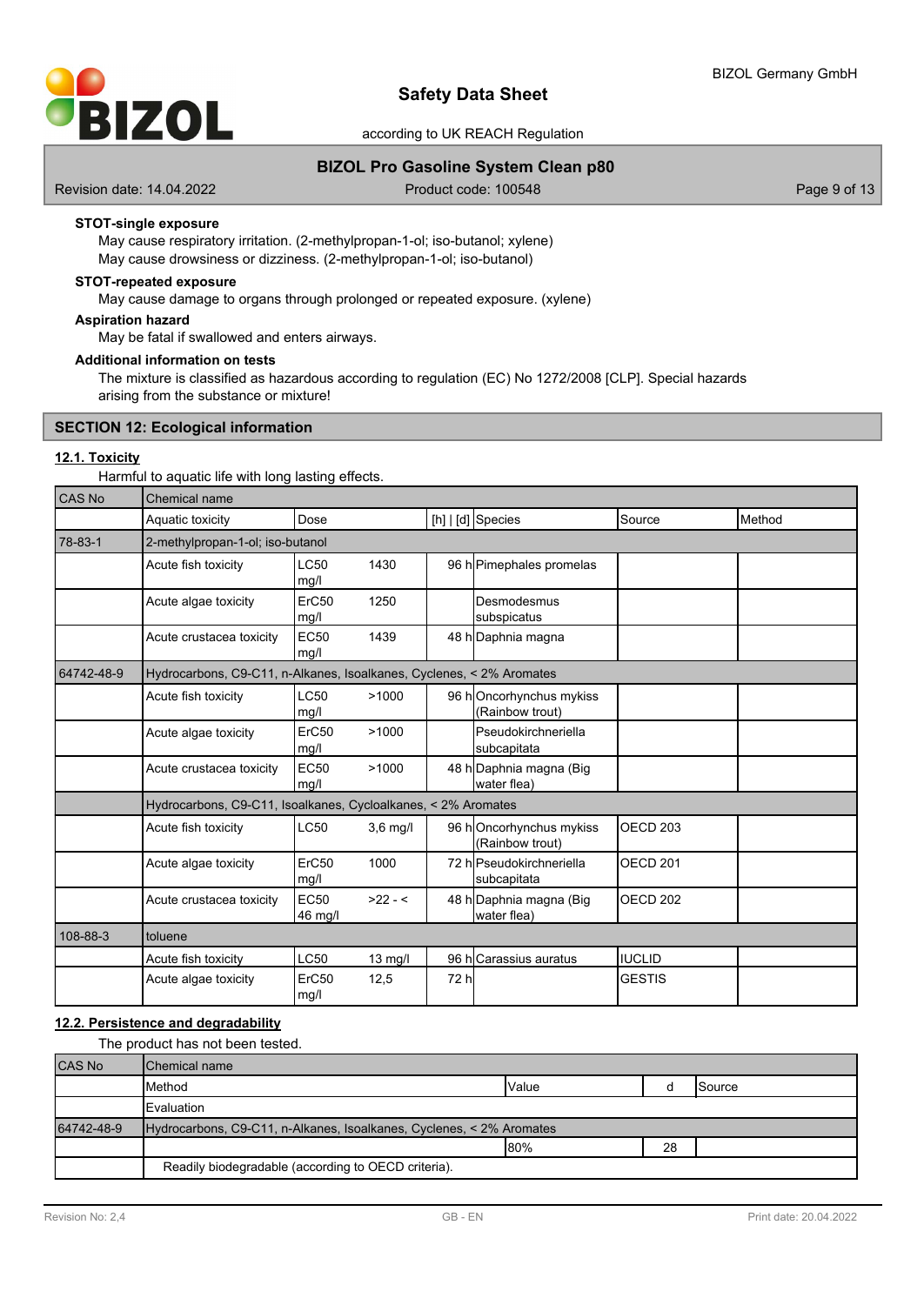

according to UK REACH Regulation

### **BIZOL Pro Gasoline System Clean p80**

Revision date: 14.04.2022 Product code: 100548 Product code: 100548 Page 10 of 13

# **12.3. Bioaccumulative potential**

The product has not been tested.

# **Partition coefficient n-octanol/water**

| <b>CAS No</b> | <b>I</b> Chemical name           | ı Pow<br>Log |
|---------------|----------------------------------|--------------|
| 178-83-1      | 2-methylpropan-1-ol; iso-butanol | 0.79         |
| 108-88-3      | Itoluene                         | 220<br>د ، د |

#### **12.4. Mobility in soil**

The product has not been tested.

# **12.5. Results of PBT and vPvB assessment**

The product has not been tested.

### **12.6. Other adverse effects**

No information available.

# **Further information**

Do not allow to enter into surface water or drains. Do not allow to enter into soil/subsoil.

### **SECTION 13: Disposal considerations**

### **13.1. Waste treatment methods**

### **Disposal recommendations**

Do not allow to enter into surface water or drains. Do not allow to enter into soil/subsoil. Dispose of waste according to applicable legislation.

#### **List of Wastes Code - residues/unused products**

070104 WASTES FROM ORGANIC CHEMICAL PROCESSES; wastes from the manufacture, formulation, supply and use (MFSU) of basic organic chemicals; other organic solvents, washing liquids and mother liquors; hazardous waste

### **List of Wastes Code - used product**

WASTES FROM ORGANIC CHEMICAL PROCESSES; wastes from the manufacture, formulation, supply and use (MFSU) of basic organic chemicals; other organic solvents, washing liquids and mother liquors; hazardous waste 070104

#### **Contaminated packaging**

Hazardous waste according to Directive 2008/98/EC (waste framework directive). Handle contaminated packages in the same way as the substance itself.

### **SECTION 14: Transport information**

| Land transport (ADR/RID)          |                                                                                                                                                               |
|-----------------------------------|---------------------------------------------------------------------------------------------------------------------------------------------------------------|
| 14.1. UN number:                  | UN 1993                                                                                                                                                       |
| 14.2. UN proper shipping name:    | FLAMMABLE LIQUID, N.O.S. (xylene; ethylbenzene; 2-methylpropan-1-ol;<br>iso-butanol; Hydrocarbons, C9-C11, n-Alkanes, Isoalkanes, Cyclenes, <<br>2% Aromates) |
| 14.3. Transport hazard class(es): | 3                                                                                                                                                             |
| 14.4. Packing group:              | Ш                                                                                                                                                             |
| Hazard label:                     | 3                                                                                                                                                             |
| Classification code:              | F <sub>1</sub>                                                                                                                                                |
| <b>Special Provisions:</b>        | 274 601                                                                                                                                                       |
| Limited quantity:                 | 5 L                                                                                                                                                           |
| Excepted quantity:                | E1                                                                                                                                                            |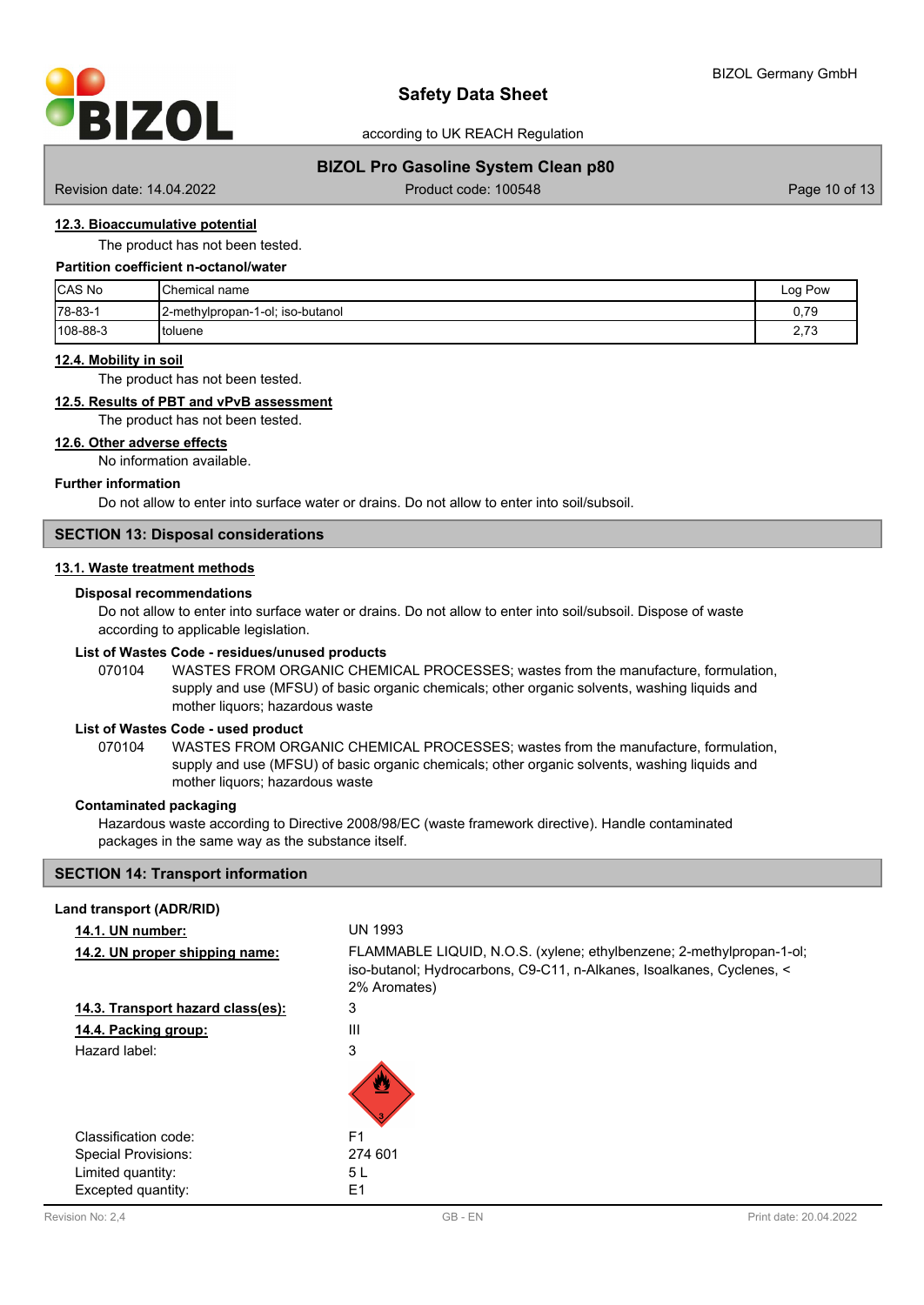

|                                         | <b>BIZOL Pro Gasoline System Clean p80</b>                                                                                                             |               |
|-----------------------------------------|--------------------------------------------------------------------------------------------------------------------------------------------------------|---------------|
| Revision date: 14.04.2022               | Product code: 100548                                                                                                                                   | Page 11 of 13 |
|                                         |                                                                                                                                                        |               |
| Transport category:<br>Hazard No:       | 3<br>30                                                                                                                                                |               |
| Tunnel restriction code:                | D/E                                                                                                                                                    |               |
| <b>Inland waterways transport (ADN)</b> |                                                                                                                                                        |               |
| 14.1. UN number:                        | <b>UN 1993</b>                                                                                                                                         |               |
| 14.2. UN proper shipping name:          | FLAMMABLE LIQUID, N.O.S. (xylene; ethylbenzene; 2-methylpropan-1-ol;                                                                                   |               |
|                                         | iso-butanol; Hydrocarbons, C9-C11, n-Alkanes, Isoalkanes, Cyclenes, <<br>2% Aromates)                                                                  |               |
| 14.3. Transport hazard class(es):       | 3                                                                                                                                                      |               |
| 14.4. Packing group:                    | Ш                                                                                                                                                      |               |
| Hazard label:                           | 3                                                                                                                                                      |               |
|                                         |                                                                                                                                                        |               |
| Classification code:                    | F1                                                                                                                                                     |               |
| <b>Special Provisions:</b>              | 274 601                                                                                                                                                |               |
| Limited quantity:                       | 5 <sub>L</sub>                                                                                                                                         |               |
| Excepted quantity:                      | E1                                                                                                                                                     |               |
| <b>Marine transport (IMDG)</b>          |                                                                                                                                                        |               |
| 14.1. UN number:                        | <b>UN 1993</b>                                                                                                                                         |               |
| 14.2. UN proper shipping name:          | FLAMMABLE LIQUID, N.O.S. (xylene; ethylbenzene; 2-methylpropan-1-ol;<br>iso-butanol; hydrocarbons, C9-C11, isoalkanes, cycloalkanes, < 2%<br>aromates) |               |
| 14.3. Transport hazard class(es):       | 3                                                                                                                                                      |               |
| 14.4. Packing group:                    | Ш                                                                                                                                                      |               |
| Hazard label:                           | 3                                                                                                                                                      |               |
|                                         |                                                                                                                                                        |               |
| <b>Special Provisions:</b>              | 223, 274, 955                                                                                                                                          |               |
| Limited quantity:                       | 5 L                                                                                                                                                    |               |
| Excepted quantity:<br>EmS:              | E1<br>$F-E$ , S-E                                                                                                                                      |               |
| Air transport (ICAO-TI/IATA-DGR)        |                                                                                                                                                        |               |
|                                         |                                                                                                                                                        |               |
| 14.1. UN number:                        | <b>UN 1993</b>                                                                                                                                         |               |
| 14.2. UN proper shipping name:          | FLAMMABLE LIQUID, N.O.S. (xylene; ethylbenzene; 2-methylpropan-1-ol;<br>iso-butanol; hydrocarbons, C9-C11, isoalkanes, cycloalkanes, < 2%<br>aromates) |               |
| 14.3. Transport hazard class(es):       | 3                                                                                                                                                      |               |
| 14.4. Packing group:                    | Ш                                                                                                                                                      |               |
| Hazard label:                           | 3                                                                                                                                                      |               |
|                                         |                                                                                                                                                        |               |
| <b>Special Provisions:</b>              | A <sub>3</sub>                                                                                                                                         |               |
| Limited quantity Passenger:             | 10L                                                                                                                                                    |               |
| Passenger LQ:                           | Y344                                                                                                                                                   |               |
| Excepted quantity:                      | E <sub>1</sub>                                                                                                                                         |               |
| IATA-packing instructions - Passenger:  | 355                                                                                                                                                    |               |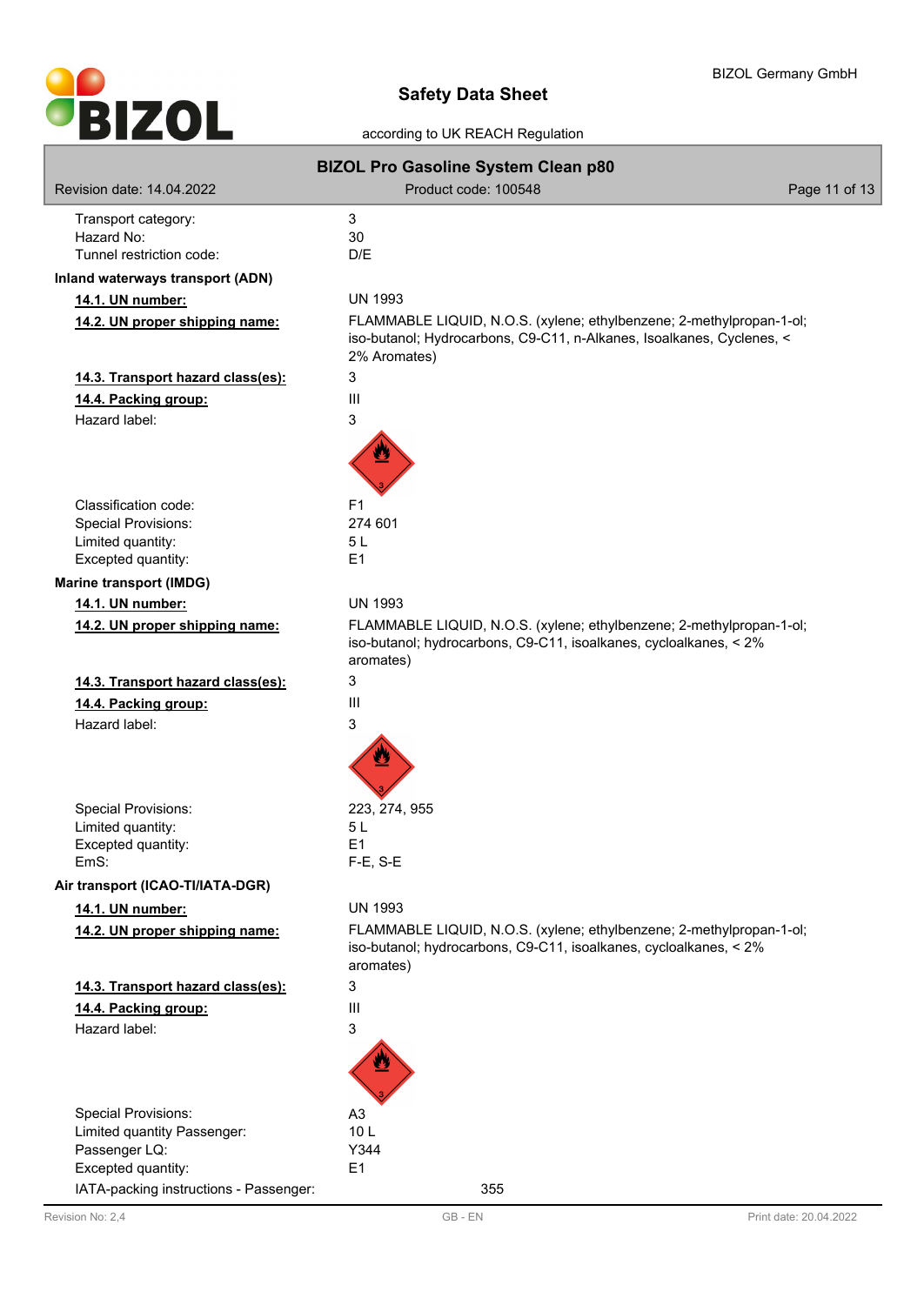

|                                                                                                                                                                                                               | <b>BIZOL Pro Gasoline System Clean p80</b>                                                                                                                                                                                                            |               |
|---------------------------------------------------------------------------------------------------------------------------------------------------------------------------------------------------------------|-------------------------------------------------------------------------------------------------------------------------------------------------------------------------------------------------------------------------------------------------------|---------------|
| Revision date: 14.04.2022                                                                                                                                                                                     | Product code: 100548                                                                                                                                                                                                                                  | Page 12 of 13 |
| IATA-max. quantity - Passenger:<br>IATA-packing instructions - Cargo:<br>IATA-max. quantity - Cargo:                                                                                                          | 60 L<br>366<br>220 L                                                                                                                                                                                                                                  |               |
| 14.5. Environmental hazards                                                                                                                                                                                   |                                                                                                                                                                                                                                                       |               |
| <b>ENVIRONMENTALLY HAZARDOUS:</b>                                                                                                                                                                             | No                                                                                                                                                                                                                                                    |               |
| 14.6. Special precautions for user<br>Warning: Combustible liquid.                                                                                                                                            |                                                                                                                                                                                                                                                       |               |
| 14.7. Transport in bulk according to Annex II of Marpol and the IBC Code<br>not applicable                                                                                                                    |                                                                                                                                                                                                                                                       |               |
| <b>SECTION 15: Regulatory information</b>                                                                                                                                                                     |                                                                                                                                                                                                                                                       |               |
|                                                                                                                                                                                                               | 15.1. Safety, health and environmental regulations/legislation specific for the substance or mixture                                                                                                                                                  |               |
| EU regulatory information<br>Restrictions on use (REACH, annex XVII):<br>Entry 3, Entry 28, Entry 40, Entry 48, Entry 75<br>Information according to 2012/18/EU<br>(SEVESO III):                              | <b>P5c FLAMMABLE LIQUIDS</b>                                                                                                                                                                                                                          |               |
| <b>Additional information</b><br>To follow: 850/2004/EC, 79/117/EEC, 689/2008/EC                                                                                                                              |                                                                                                                                                                                                                                                       |               |
| National regulatory information                                                                                                                                                                               |                                                                                                                                                                                                                                                       |               |
| Employment restrictions:                                                                                                                                                                                      | Observe restrictions to employment for juveniles according to the 'juvenile<br>work protection guideline' (94/33/EC).                                                                                                                                 |               |
| Water hazard class (D):                                                                                                                                                                                       | 3 - highly hazardous to water                                                                                                                                                                                                                         |               |
| 15.2. Chemical safety assessment                                                                                                                                                                              |                                                                                                                                                                                                                                                       |               |
|                                                                                                                                                                                                               | Chemical safety assessments for substances in this mixture were not carried out.                                                                                                                                                                      |               |
| <b>SECTION 16: Other information</b>                                                                                                                                                                          |                                                                                                                                                                                                                                                       |               |
| Abbreviations and acronyms<br>IMDG: International Maritime Code for Dangerous Goods<br>IATA: International Air Transport Association<br>EINECS: European Inventory of Existing Commercial Chemical Substances | ADR: Accord européen sur le transport des marchandises dangereuses par Route<br>(European Agreement concerning the International Carriage of Dangerous Goods by Road)<br>GHS: Globally Harmonized System of Classification and Labelling of Chemicals |               |

ELINCS: European List of Notified Chemical Substances

# CAS: Chemical Abstracts Service

LC50: Lethal concentration, 50%

# LD50: Lethal dose, 50%

CLP: Classification, labelling and Packaging

REACH: Registration, Evaluation and Authorization of Chemicals

- GHS: Globally Harmonised System of Classification, Labelling and Packaging of Chemicals
- UN: United Nations
- DNEL: Derived No Effect Level
- DMEL: Derived Minimal Effect Level
- PNEC: Predicted No Effect Concentration
- ATE: Acute toxicity estimate
- LL50: Lethal loading, 50%
- EL50: Effect loading, 50%
- EC50: Effective Concentration 50%
- ErC50: Effective Concentration 50%, growth rate